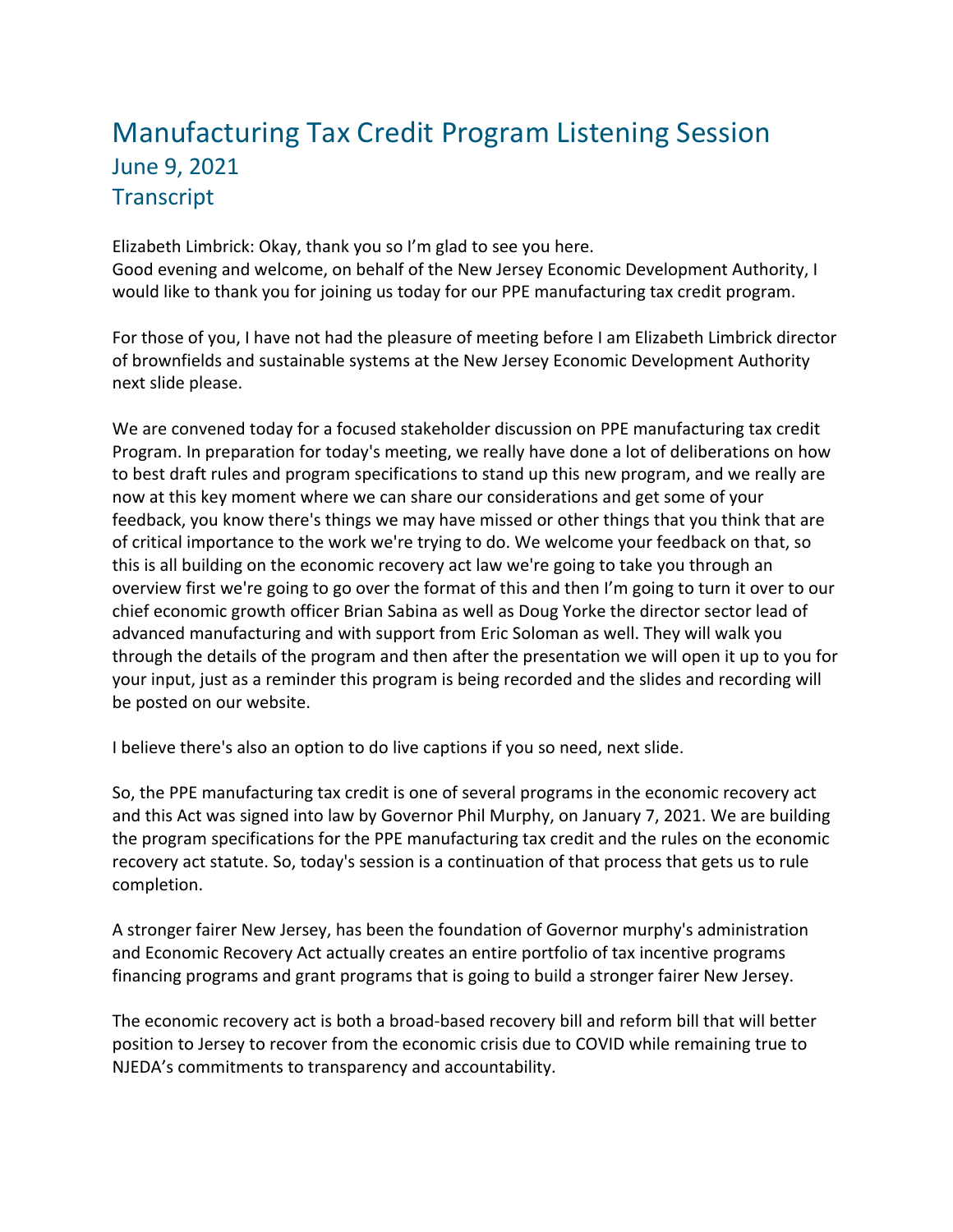We have a wealth of information at our website, it is shown on this slide njeda.com economic recovery act or slash economic recovery act (njeda.com/economicrecoveryact). You can learn about any of the programs in the economic recovery act and we have a convenient portal to provide general feedback and I highly highly encourage you to visit our website, next slide.

Again, today's session is only one step of our consistent points of engagement in our rulemaking and program development process. We have multiple opportunities for engagement again, this is an example of program specific feedback on the PPE manufacturing tax credit today we're going to take a deep dive looking at those attributes for that particular program and I did want to mention that, under the leadership of Governor Murphy, and our CEO TIM Sullivan, we are committed to transparency, equity and faithful stewardship of taxpayer dollars, and we do welcome constructive input from all new jerseyans as we work through the process of implementing the programs under the economic recovery act.

Again this evening session is a program specific session on the PPE manufacturing tax credit Program. Next slide.

Under governor murphy's executive order 63 or as we affectionately call them EO 63, we are deepening and strengthening our efforts to engage with stakeholders and the community at large and we're providing again multiple opportunities for groups and stakeholders to provide meaningful input and to engage with us in crafting those rules and standing up the PPE manufacturing Program.

Again, we welcome that constructive input on how to ensure our new programs created through the economic recovery act are structured and administered in a way that drives opportunities for all residents and communities.

We have two hours reserved for this session, the first part of the session will be approximately 30 minutes of presentations. From the economic development authority, and then we want to open it up for public input so we're reserving up to 90 minutes strictly for public input. So, if you have items that you want to raise you will certainly be given time to do so.

Again at the bottom of this slide is another way to provide feedback and again that's NJEDA.com/program-specific-feedback and I believe Alberto has already put this in the chat but we also have Spanish speaking representatives available as well, so, if you would like to communicate with us in Spanish, please do so on, you can put your information right into the chat.

Just reinforcing right now that this meeting is being recorded and we want you to be aware that that recording has actually begun, if you speak on the record, it is your consent, that you support being recorded.

Now, it is my pleasure to introduce our chief economic growth officer Brian Sabina. Brian, the floor is all yours.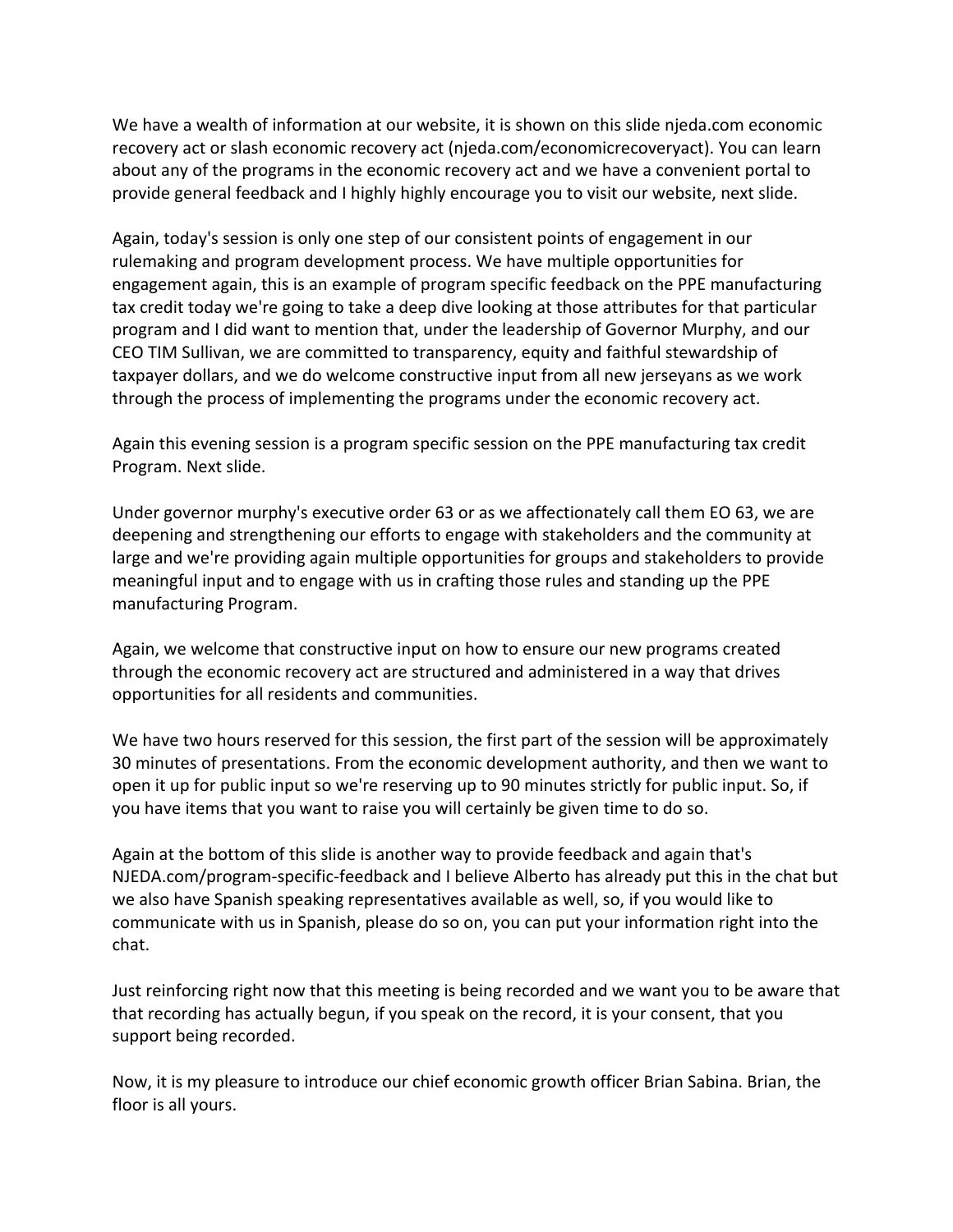Brian Sabina: Thanks so much Elizabeth for the warm welcome and the great introduction to the session. And thank you to everyone who's attending live as well as everyone who will watch this on the recording that we post on our website.

You know, it is now today June 9 and I don't know about you, but me personally, and I know many of us in the authority are quite positive and bullish what we're, seeing as an acceleration towards are torn return to normal.

But we know the pandemic has been tough for many businesses and our support continues for businesses have suffered through the economic impacts of this pandemic.

Just recently, the legislature passed an additional 250 plus million dollars worth of small business grants support, we're well into the process of making those approvals and getting funding back out to small manufacturers to small businesses to medium sized businesses across the States, I think, as of this morning, we saw around we've already made in this route alone 5000 plus approvals worth more than \$65 million directly to small businesses in our economy. I know we're pushing more than 65,000 businesses that we've been able to work with over the last 15 months as part of our stabilization and now we're covering efforts for the pandemic, so we know that this has been tough and this has caused a lot of pain through no fault of many business owners and through no fault of many employees we're doing as much as we can to help support get the state back on the pathway towards a robust job growth, investment.

That said, you know many manufacturers in our stage have looked at this epidemic is also an opportunity to rethink about what are they working on where they providing and how are they integrating into some of the needs of the states in some of those folks have looked at manufacturing PPE was a core focus early on in the pandemic response of a lot of our TEAM members to help manufacturers' understand the opportunities are available that to them and identify ways to work with the state and we're really excited that as part of the Economic Recovery Act.

The legislature put forth a new program that would help support businesses that are investing to in the facilities and investing in the people to build PPE manufacturer PPE right here in New Jersey, we think this is a win, win, win. Manufacturing PPE helps keep people employed it helps keep our citizens and our customers and businesses safe. It also increases local resiliency for our economy, so we think that this is a great thing and to have a special cargo program for PPE manufacturing is great in our minds, one of the things that Elizabeth mentioned was that that the ERA act had 15 plus programs in it, and I think that is indicative of the reality of economic development, economic development is not a one size fits all type of industry or challenge air acquires a whole bunch of smaller interventions that are targeted and tailored to the problems are trying to solve, and this is a great example of one of those more charming tailored programs that we get the privilege of working on it rolling out to help support manufacturers.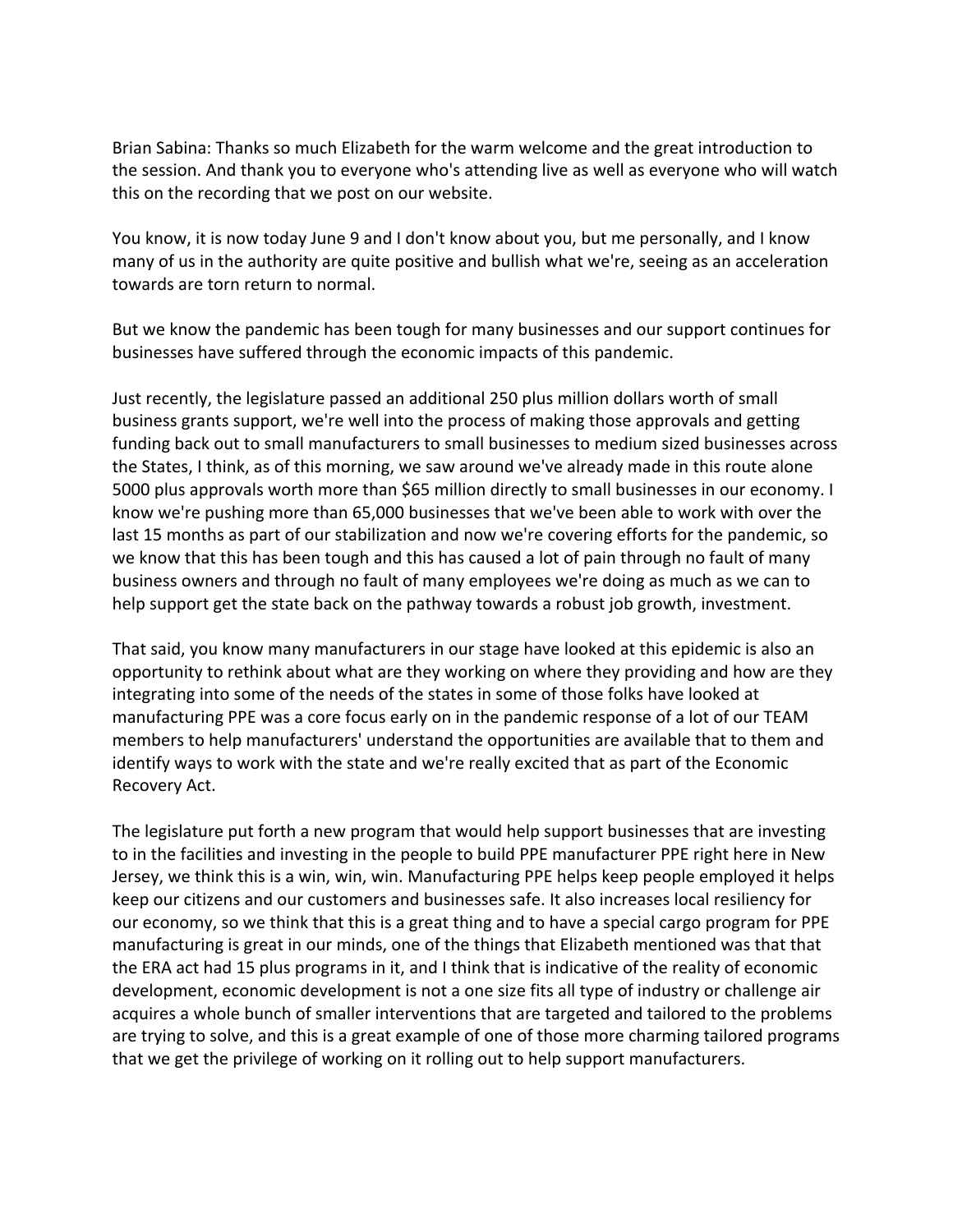One of the other things that Elizabeth mentioned in that everybody in administration takes really seriously, is that this is his recovery and reform bill and those reform efforts start with a radical approach to transparency from the get go in terms of how EDA has been looking at implementing these programs, we as Elizabeth mentioned developed a website that allows a variety of different feedback on programs general feedback specific feedback we're going to continue that effort around transparency engagement today and it will continue well beyond today, as we will also go through, and have the kind of formal administrative procedures act public comment process on any rules that we publish, you know, as part of that process.

And the reason we're so passionate about this is, we think that we can get to better public policy and better programs with your input with input from practitioners, with input from industry stakeholders on how to build and run these programs, in a way that really achieves the public policy objectives, so please be bold and forthcoming with your feedback both on this session, as well as in written form via our website and via the formal comment process.

Just as a bit of heads up where we are in the journey, we have 15 plus programs. This PPE program given kind of the time bound nature and urgency around manufacturing PPE is among the first it's in the top third of the programs we're rolling out as part of our overall effort to implement the ERA we will let me bring this after public comments periods or informal public comment periods to are either July or August or depending upon how much feedback we get back.

So thank you, I appreciate everybody who's able to join us live We look forward to your questions, and if you weren't able to join us live in are really this feel free to reach out to our team via the Economic Recovery Act.

With that I'm more than thrilled to pass off the baton to Doug Yorke, who is our sector lead for advanced manufacturing he led along with our team Eric Solomon and Doug Yorke from our food sector, a lot of the work around that PPE access program which caught PPE vouchers to for the 10,000 small businesses, here in the States and we're excited that he's taking a leadership role in this new tax credit program so with that I'll hand it over to Doug.

Doug Yorke: Thank you, Brian.

Okay, so let's take a look at the specifics of the Program which we have abbreviated PMTC PPE manufacturing tax credit Program. I'm going to talk about two basic categories of information, one is the eligibility requirements.

These are all very clearly laid out in a statute, and then the other is the calculation of the tax credits, I will go into more detail on each of those I will speak to the eligibility issues and Eric will speak to the tax credit issues. So fundamentally, this is a program as as you've heard designed to encourage the building of manufacturing facilities for PPE here in New Jersey, to enable local production to put people to work, and it is a program that is predicated on a tax credit offered to businesses based on the amount of jobs that are created.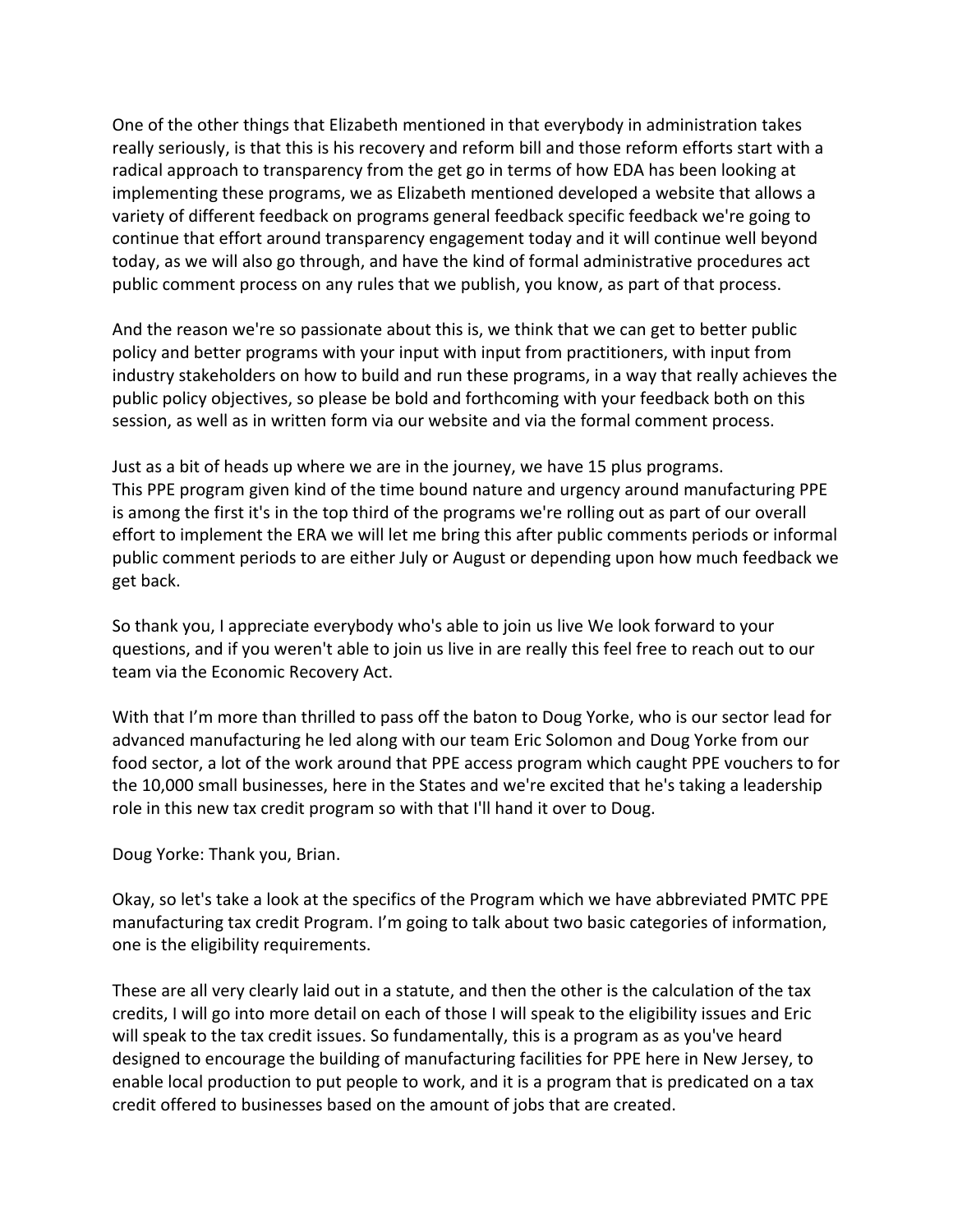It is oriented, as I said at PPE and there's a fairly strict definition of PPE that comes out of the legislature. But it includes most of the things that you would expect it to include face masks and face shields gloves and gowns and so on.

It does not include it includes only those things that go on the body, so it does not include things like sanitary wipes or gels or that sort of thing, but again, those definitions are available in the rules that are posted online.

So, as far as eligibility will look at the location of the facility there's some requirements there they're fairly broad. We will look at the number of minimum jobs and the number and the amount of minimum capital investment that that is required to participate in the program and, as you can see here it's a program largely oriented at smaller businesses. Then Eric will take you through some of the tax credits, as I said, those are based on a per job calculation and they're essentially two forms of tax credit and based credit which is calculated on the basis of all new jobs and then additional credits that are smaller but based on specific social objectives that are a part of the larger economic development agenda for the state and then, finally, the program has a three year life to it, so it is with effect for tax years 2021, 2020, sorry 2020, 2021 and 2022. So if you've had an investment program that you embarked on in 2020 and completed in that year than the program is available for you now. If you make subsequent investments it'll be available to you through those three year through the three year period, but the capital investment itself must be completed before December 31 2022 okay next slide please.

So basic features of the program as with almost all of the programs within the ERA there's a capped amount of credit that's available. In this instance it's \$10 million per year over the three year run of the program there's also a cap for individual taxpayers, so the amount of credit that's available regardless of how that's constructed is \$500,000 per taxpayer. Their credits are available in the year that the capital investment is completed and we'll use that term completion of capital investment or date of completion of capital investment through a lot of the discussions here. So that that that is the trigger year when the investment when the tax credits apply.

Now, if you use those tax credits in a given tax year and don't need them all, if your tax liability is lower than the amount of payments that you've made in the credits that you've received then the credits are refundable, just like an overpayment on your personal income taxes.

The applications can be submitted, as I mentioned only after the capital investment process is complete, but what we've done is we've structured the program in a way that acknowledges businesses have a tendency to complete their capital investment and ramp up their sales over time. So the number of jobs that you can count towards the program can be any job that that is created from the start of the capital investment to up to 12 months after the completion of the capital investment.

What that means is that you will have to make a practical decision, if you think you are continuing to ramp up your hiring after you've completed capital investment, it may behoove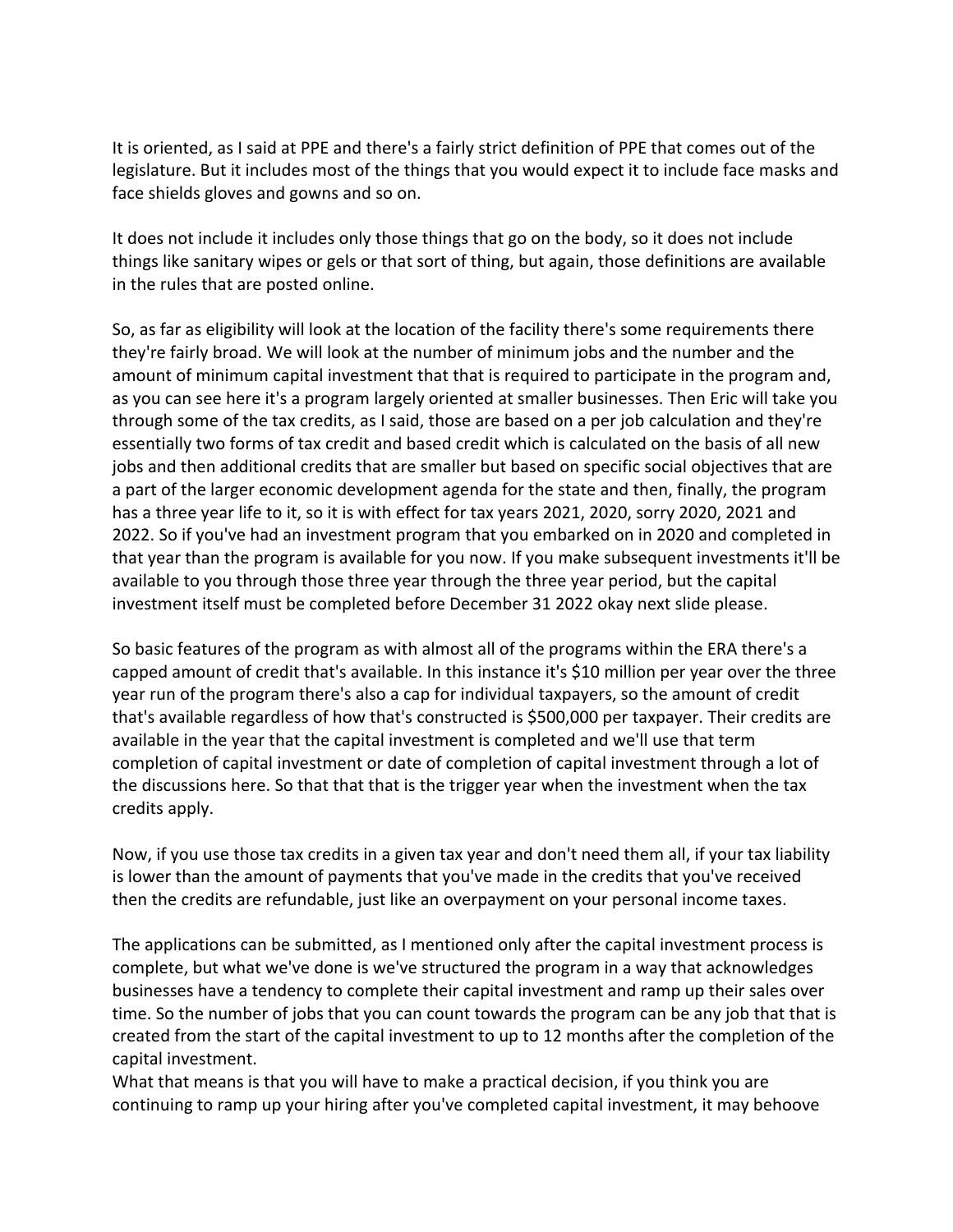you to delay your application until up to as much as the 12 months so that you can take advantage of additional hiring so there's the choice that you make to file more quickly potentially at a lower number of jobs counted or delay until you've bought all those jobs and that's a business choice that you will have to make.

And then the structure of the program has, as I mentioned eligibility requirements, we'll talk through those and they will vary between seven counties and the southern part of the State versus the balance of the state.

Okay next slide please.

So, three elements of eligibility is the is the building in which the manufacturing is taking place a qualified facility? Does the amount of capital investment that was involved in the alterations or the construction to enable PPE manufacturing do they meet certain minimum thresholds and are it do you meet the minimum number of new or retained jobs to be eligible for the program? And we'll walk through details on each of these, but you must pass all three of these thresholds okay next slide please.

So, as for a qualified facility, with apologies, this is a little bit complicated, there are many layers that which you can pass the test, so you must meet one of the four bullet points that we have shown here.

So, the first test is is the facility located either in a smart growth zone or a designated rehabilitation or redevelopment area. Those zones are we can send you if you contact us via the link there, we can send you some access to live online tools that will help you determine based on submitting your address, whether you're in one of those zones it's a very it's a very user friendly tool to find out, and in fact it covers a significant portion of the state. So that's the first test, are you in either one of those two types of zones.

Then for the following tests are about the US or the location of the facility. So, for example, is the facility, regardless of whether it's in a smart growth zone or rehabs zone. Is the facility at a very large, long time vacant building specifically 250,000 square feet and vacant seven or more years? If so, then you have a qualified facility. Is that facility home to an approved research collaboration, which would be done in conjunction with a New Jersey college or university? Again, if so, then you qualify, then you have a qualified facility.

Or is it home to approve apprenticeship or pre apprenticeship program again conducted with a New Jersey county college or Votech (vocational tech) school? If so, then you pass the test for a qualified facility so again any of these four five features, if you pass them then you've passed the first eligibility requirement that being for a qualified facility.

Okay next slide please.

Then, the next step is have you made the minimum capital investment requirement and that, as you can see, falls into a fairly simple matrix delineating between whether you are in a southern county or in the remaining northern counties, and whether we're talking about a facility, where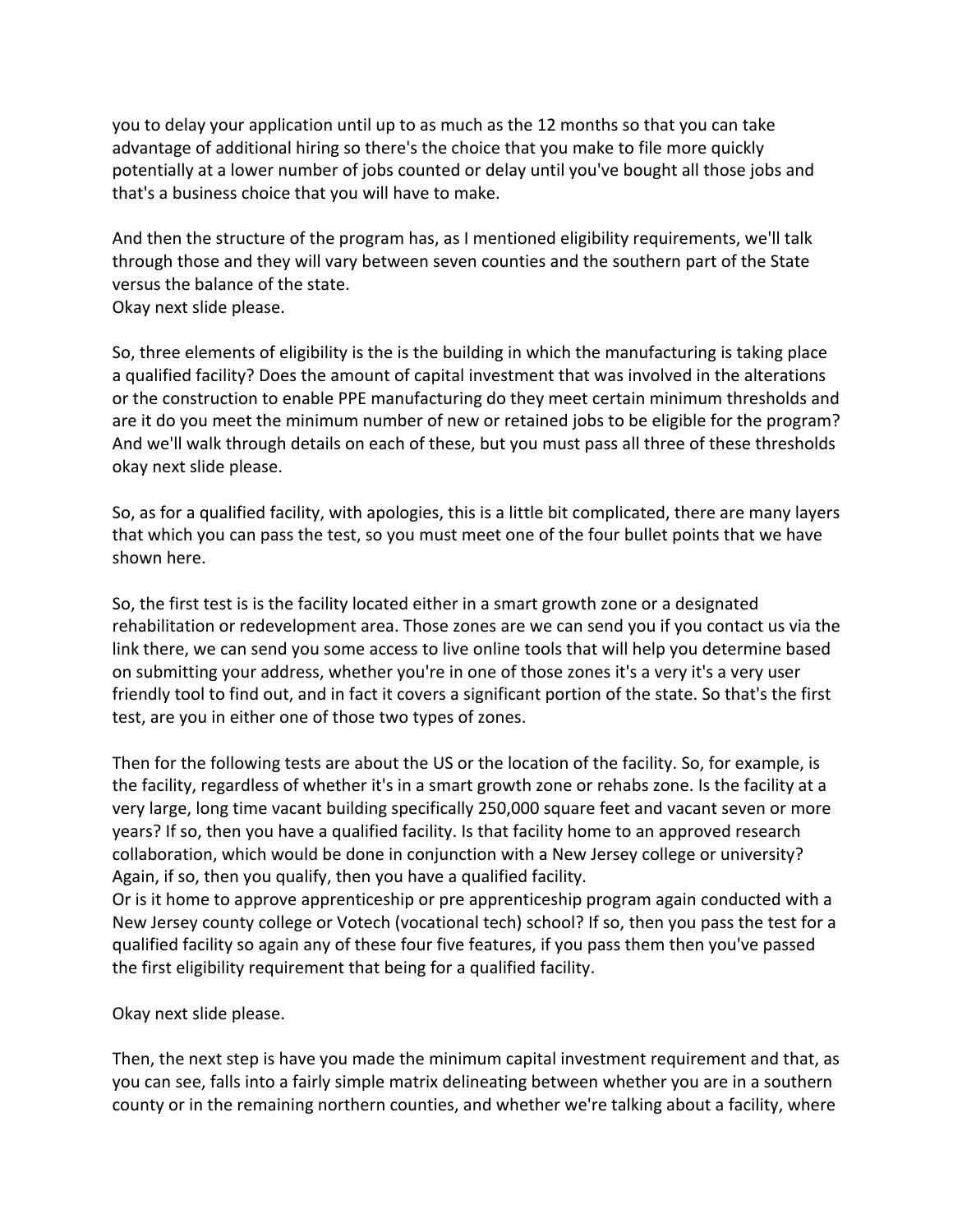you made capital investment in renovation or improvement of an existing facility or whether you invested in a brand new facility from a greenfield. Obviously, in the case of a new facility, the investment requirements per square foot are going to be larger than in the case of a renovation of an existing facility, but again, both of those tests vary by the county so, for example, if you are building a new facility in Cape May county then you must have spent in order to be eligible, at least \$100 per square foot of grossly leasable area to be eligible for the Program.

Conversely, if you are in one of the northern counties let's say Essex County and you are renovating an existing facility, then you need to have invested \$20 per square foot of gross leasable area to be eligible.

So that's the capital investment threshold requirement again divided between southern counties and northern counties slightly favoring investment in the southern counties okay next slide please.

Then also divided between northern and southern counties is the count of minimum new or retain jobs. And, in this instance the test again is binary, you can pass the test of either new jobs or retain jobs, obviously, if you pass both of them all the better still. But, for example in the southern counties, if you create five or more new jobs, then you've met the job threshold, if you retain 15 or more jobs, again in southern counties then in that instance you've met the required threshold.

So again, new or retain jobs and you must meet at least one of these thresholds, one of the two thresholds, depending upon which set of counties you're in north or south. Okay next slide please.

So from here you've passed presumably you've passed the qualified facility test you've passed the minimum number of jobs tests in one form or another, and you've passed the capital investment tests, then let's turn it over to Eric who will take us through the process by which they kept the actual tax credits are calculated.

Eric Solomon: Thanks Doug next slide please.

So as Doug alluded to there's two concepts in how we calculate just credits there's based tax credits and you know bonus tax credits, the base tax credits, there are a couple key factors that go into that first it only counts towards qualifying new hires.

So, these new hires must have at least 35 hours a week with 80% of their time spent at a qualified business facility, additionally, they have to pay at least \$15 an hour and provide health insurance to do. These base or the qualifying jobs for these based tax credits also must be involved in the manufacturer of PPE.

It either be manufacturer or supporting the manufacturer, as are either direct manufacturer or supporting the manufacturer, but the key factor there is that at least 50% of the employees, time has to be dedicated to you know PPE manufacturers support so, for example, if your facility has multiple product lines, one of which is PPE and the other is another product all of the qualifying new jobs that you have, you know hired and are applying for the credit must at least focus 50% of their time on specifically the manufacture of supportive PPE.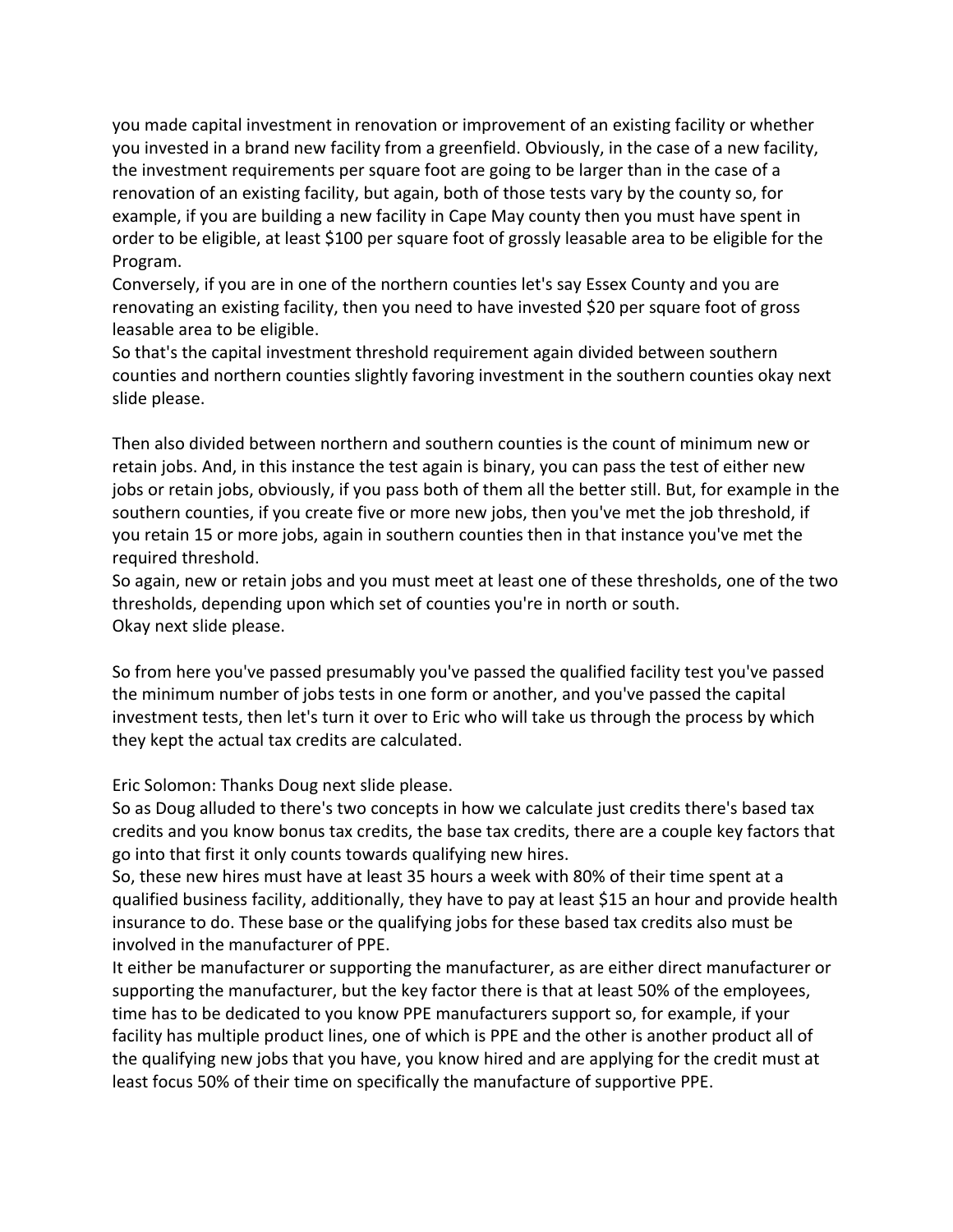Again, all jobs must be housed in a qualified facility and Doug outlined the attributes of a qualified facility earlier in the presentation.

And then, finally, all of the new jobs must have been created during the taxable year or privilege period, and that is counted being mindful of the amount of time and different speeds, that a hiring might ramp up.

That time period is from the start of the capital investment till at least 12 months after the CAP investments completion so there's a pretty long amount of time that can qualify there and then very important is that the business must commit to maintaining the jobs for at least five years there's a five year compliance period if a role is terminated or a company moves out, you know within that five year compliance period the tax credits are subject to proportional recap next slide please.

You just know tax credits are a little bit different they, there are three main basic bases for each tax credit that are you know similar to the means for qualifying or for a qualified facility So these are both are these are the jobs that are created in a large long vacant facility that 250,000 square foot for seven years or more.

Additionally, jobs that are created a facility as part of a research collaboration with a New Jersey college or university, and jobs created in a facility that has either an apprenticeship, a pre apprenticeship program with a New Jersey technical school or county college.

These credits can be either new or retained jobs but have to still be within the qualified facility and they can either be directly related to manufacturing or not.

Another key attribute of the tax credits is that they stack they're stackable both amongst themselves so you could, if you qualify for all three of the examples that I mentioned, you could get tax credits for all three of those and they also additionally stack on to the database credits. They may vary from a 1000 per job to 1500 per job.

Our next slide please.

And I'm going to kick it back to Elizabeth to speak more about the public feedback process.

Elizabeth Limbrick: Thank you Eric and thank you Doug and thank you, Brian have a lot of great information that we have so now we really wanted to intentionally create space for engagement, and so we are now turning it over to the public, it is your turn to give us your input and we really are hoping for an engaging session.

But prior to opening it up to public feedback, I just wanted to go over our public feedback policy. So, first we are asking that you please use the raise hand function should be at the bottom well on my screen is at the bottom of the screen and then we will call on each person with their hand raised in the order that they have raised their hand and then we will unmute your microphone so you can make your statement.

In order to ensure we have time for everyone's voice to be heard, you will have three minutes to speak, and please keep your comments to matters pertaining to the economic recovery act and the PPE manufacturing tax credit program or the draft rules, and I should also add, you know, we really are looking for your feedback here that gives us insight. And as Brian said, you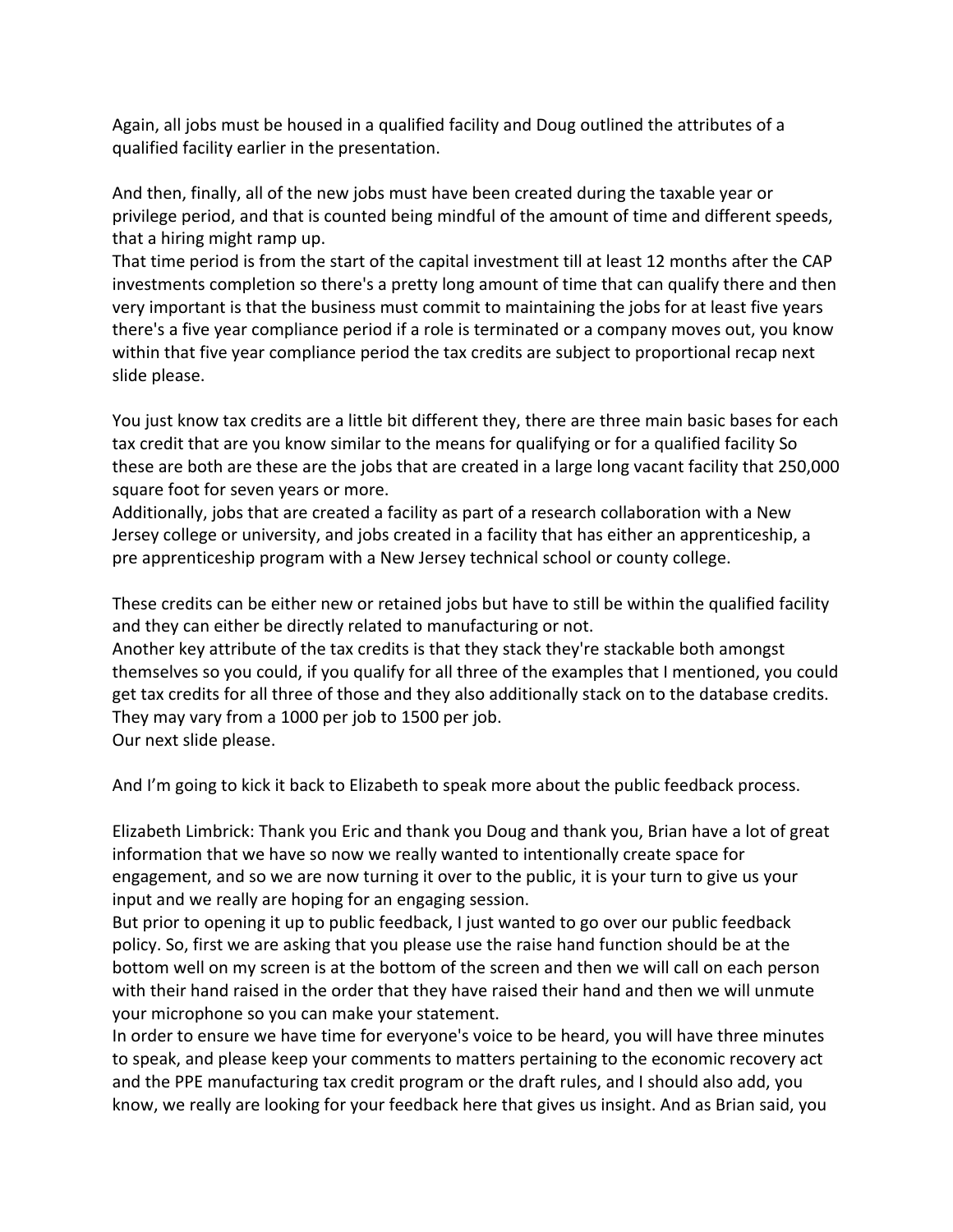know, this is really critical to us, so each member of the public is going to have one opportunity to provide comments and then at the end if we still have time. And if someone wanted to provide additional comments, we'd be happy to provide that opportunity for additional remarks.

You will be seeing a timer on your screen to remind you that you have three minutes again I'm going to call on those with their hands raised once I call on you, we will unmute your microphone so you can share your input.

For those, there's probably going to be one question we always get is will this be posted yes, this will be posted.

So with that, let me say you know, we really are deeply grateful for the continued engagement as Brian mentioned again your engagement makes our rules so much stronger and we are here to get your input we are not here just for you to listen to us speak.

So, with that are there any hands raised at the moment.

Kelly Dombrowski: There are no hands raised.

Elizabeth Limbrick: Okay, I do see one question in the chat.

The question is, can you qualify for these credits, if you have a grown New Jersey incentive award and then, if, yes, can the same employee be counted for both programs?

Doug Yorke: I can take a shot at that Elizabeth the this program specifically excludes if you will double counting under the emerge program it does not exclude double accounting under the Grow Program.

Elizabeth Limbrick: Thank you Doug I'm seeing if there's no other hands raised at the moment.

I think one resource We may want to point people to is where folks can find some more information about whether they're in a smart growth area or a designated rehabilitation zone. Doug can you provide some more information on this and more detail?

Doug Yorke: I think the best thing to do their lives is to direct people to the website, I could I could spell it off a link here but it's eighty-seven characters long and I'm sure I would get it wrong in in putting it up, so what I would say is we've got both access via the website and on the information is posted online and email address that people can send to I'd be happy to share that information to them.

Eric Solomon: And also, that Virginia Pellerin in our communications director also shared the link in the chat so you know feel free to utilize that if you want to look at the DCA Community asset map.

Elizabeth Limbrick: And then it's such a great tool I can't say enough good things about that in particular. I recommend everybody go on there check it out, because it provides a lot of good information when you're thinking about where do you want to place your investment resources. The next thing I wanted to ask is you know there's another area that might be